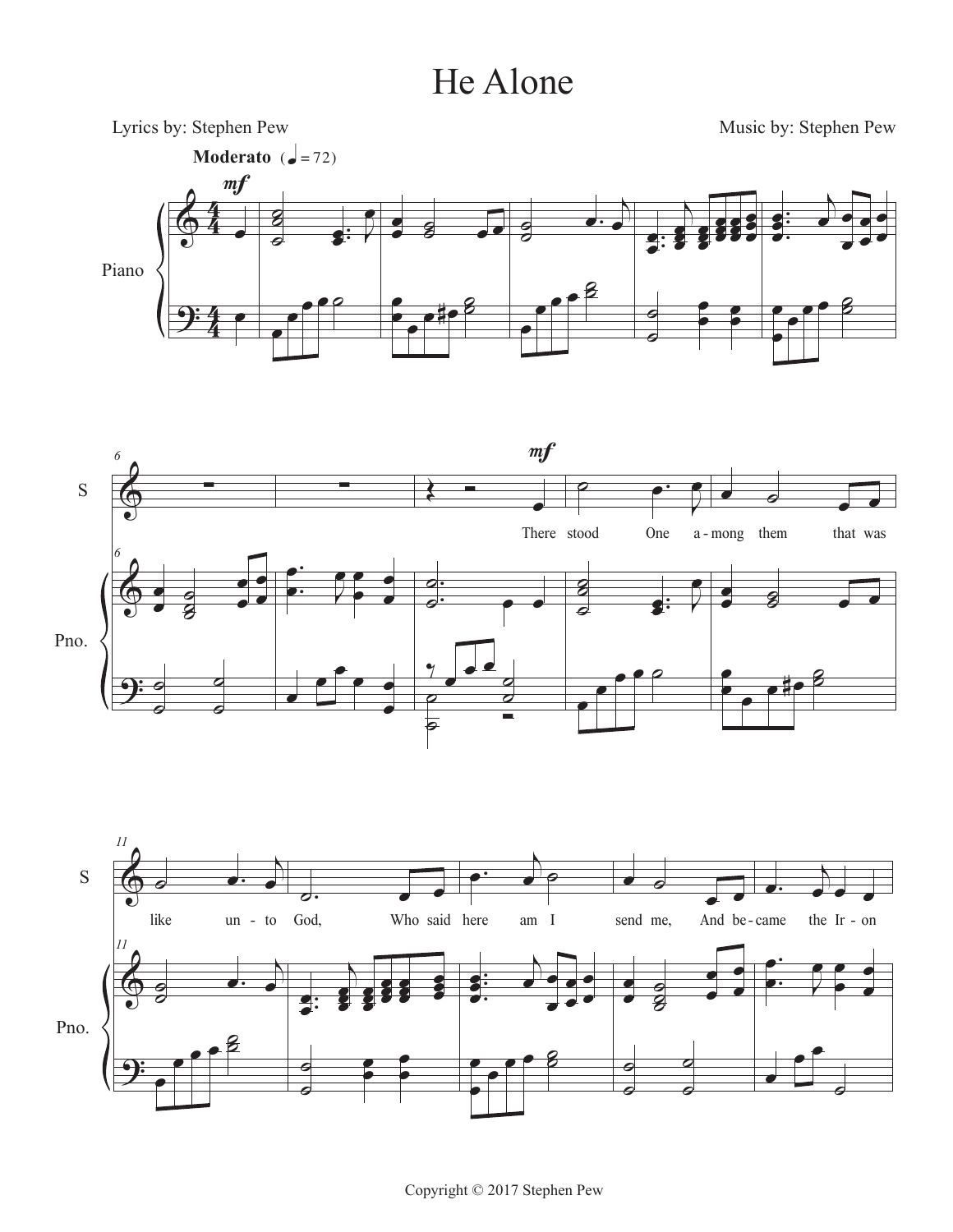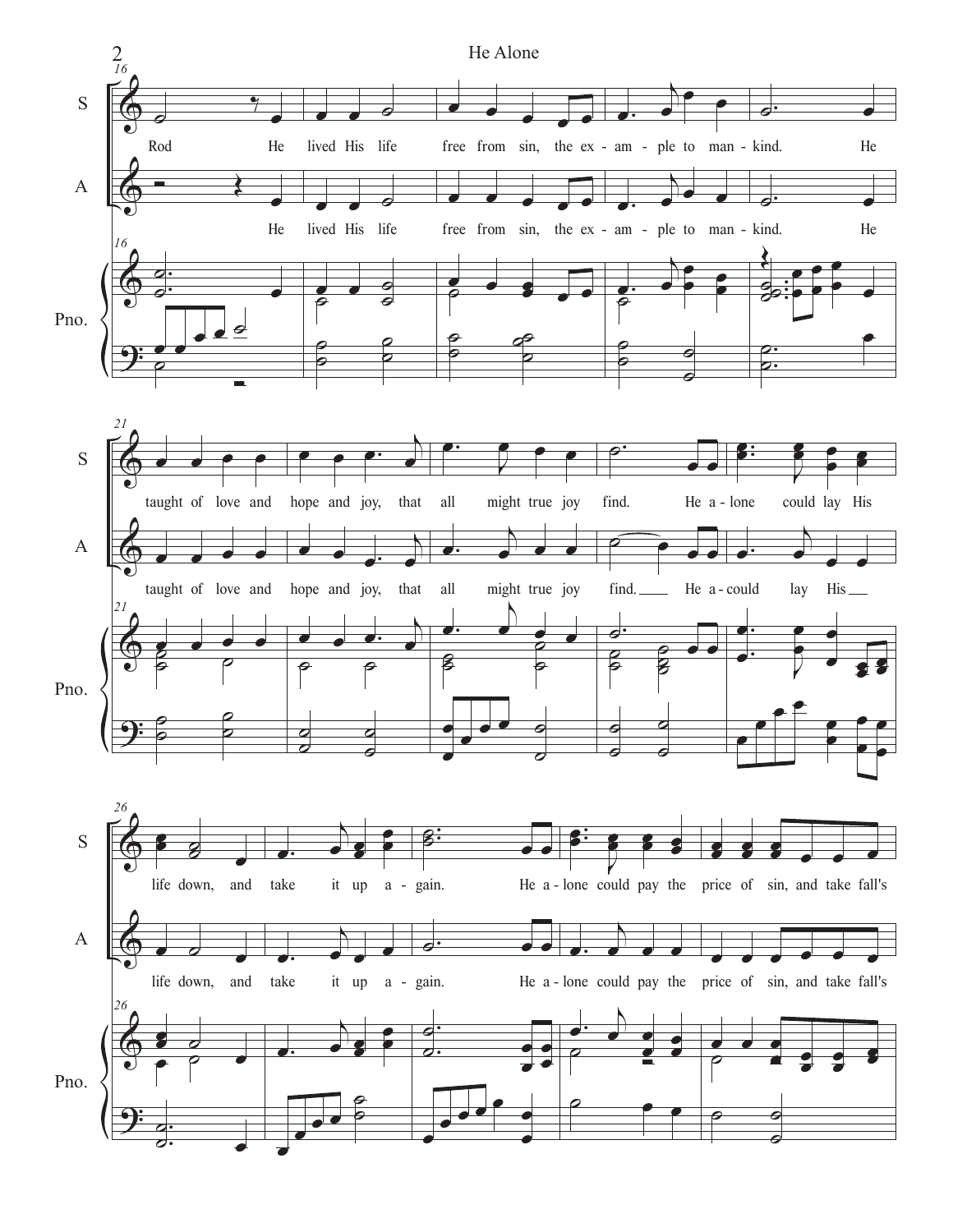He Alone



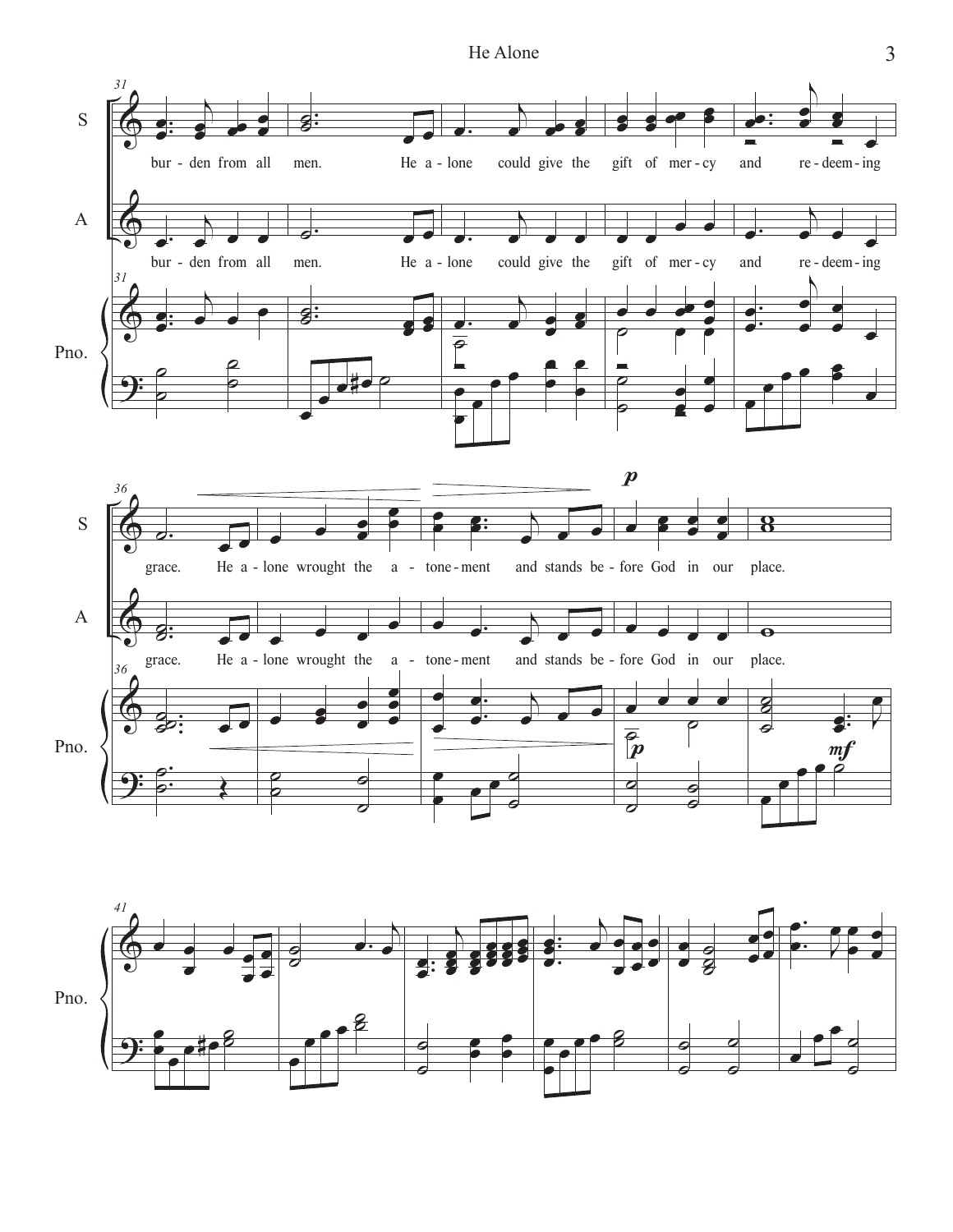

 $\overline{4}$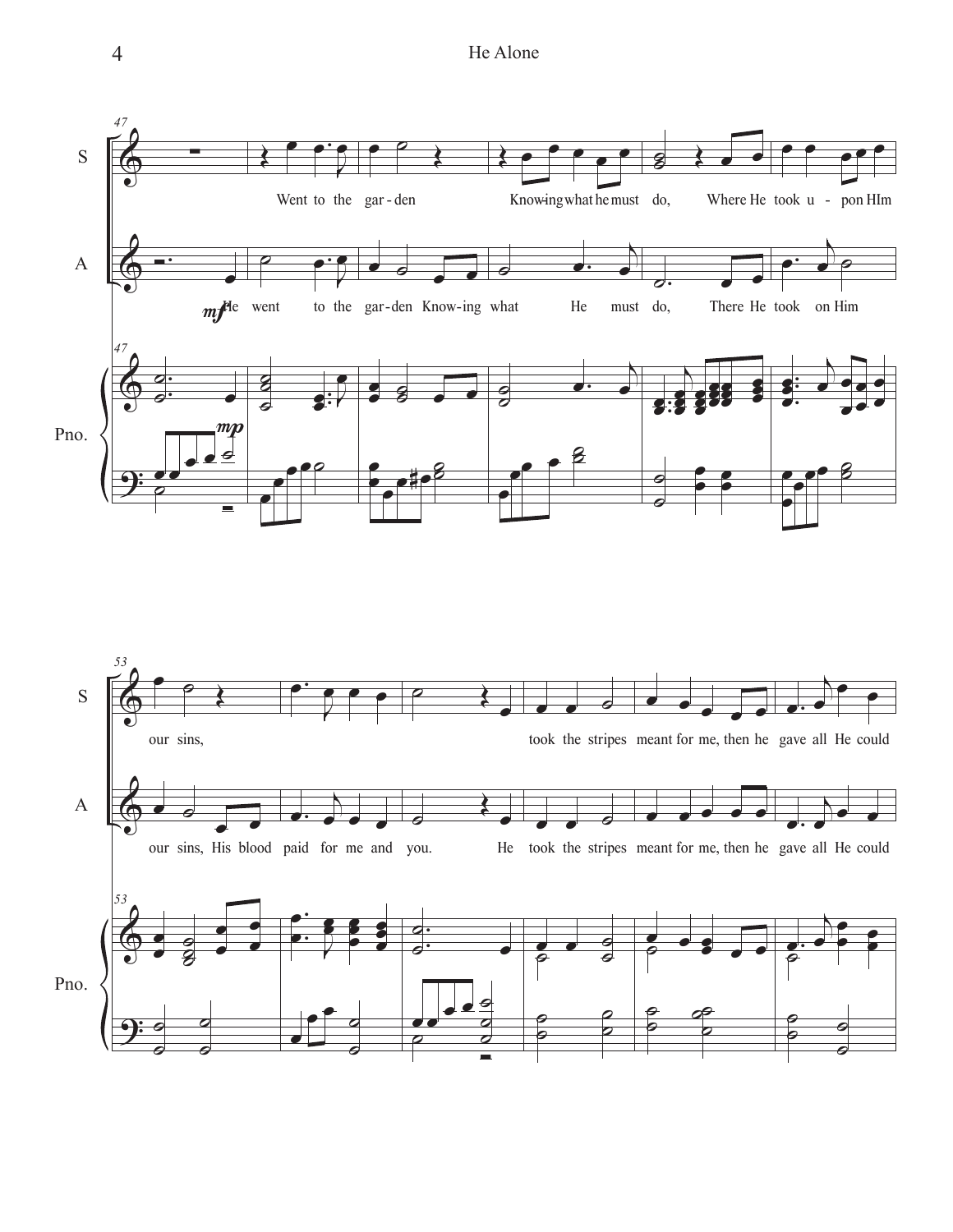